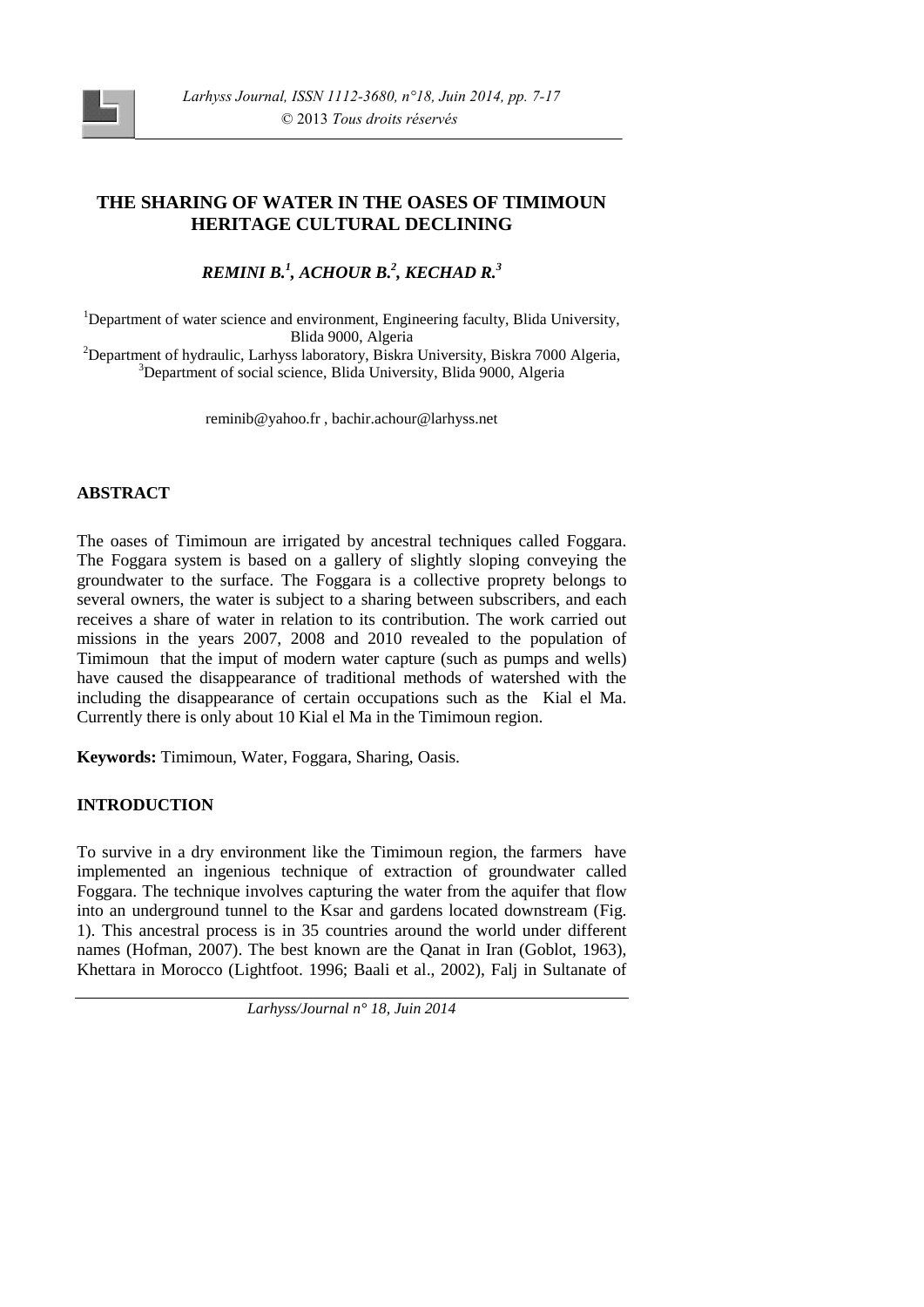Oman (Al Murschidi, 2007; Norman et al., 1998; Simarski, 1992) and the Karez in Afghanistan (Hussain et al., 2008).

Unlike of the qanat that has been developed since 3000 years on the set of ancient Iran (Goblot, 1979, Wulf, 1968; Goblot, 1963), the Foggara was introduced in Eleventh and Twelfth century by El Malik El Mansour which would have dug the first Foggara to Tamantit (15km of Adrar) (Hassani, 1988). Than the Foggaras were developed in the Touat and Gourara by Arab-Berber tribes of southern Morocco (Arrus, 1985).

The Foggara is a technique collective and commissioning of such a system is subject to strict laws and a very strict social order that have been adopted over the centuries by the farmers. Thus, the sharing of water between the owners has a special place in the social life of farmers. In each oasis of Timimoun, there is a committee of wise men called Djamaa, one or more Kial el Ma that ensure smooth operation of a water sharing by applying the same principle: the share of each water owner is proportional to its contribution in the digging and maintenance of Foggara. We are interested in this study mainly to the spatial and temporal evolution of water sharing in the oases of Timimoun, while evoking the technical, social and environmental that risk of removing a socio cultural heritage.



Substratun Tablecloth of Intercalary Continent

b) Longitudinal section of a Foggaras

**Figure 1:** Schematic diagram of Timimoun Foggara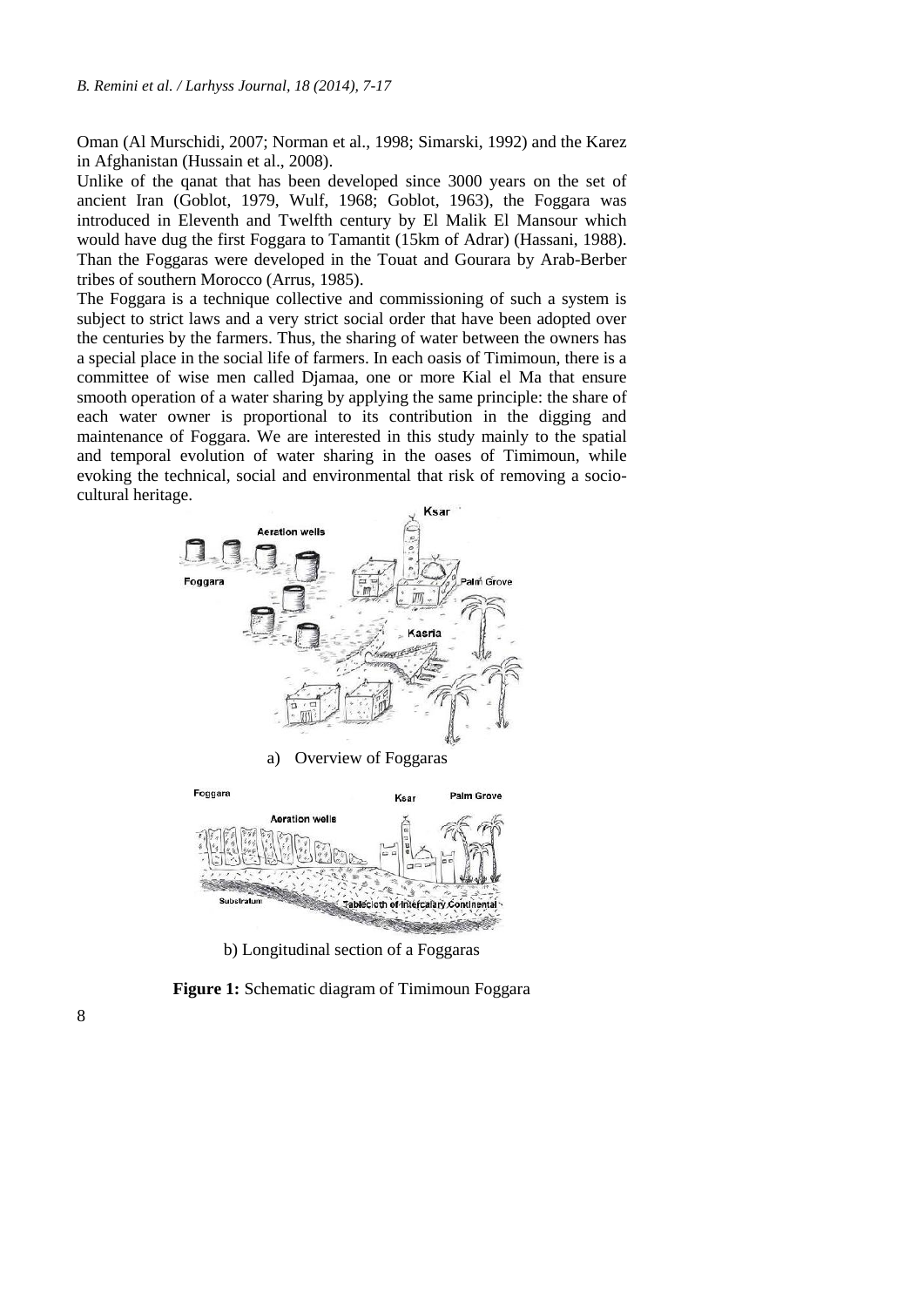### **STUDY AREA AND FIELD MISSIONS**

Known by the ksours and Foggaras, Timimoun region is located at 1200 km south of Algiers (Fig. 2). Timimoun,is a group of oasis of Ouled Said, Kali, Timimoun city, been using for ten centuries the Foggara as irrigation technology. In 1932, about 220 Foggaras were intended to irrigate an area of 1800 hectares of palm groves in the region of Timimoun (Arrus, 1990). The contribution of modern acquisition of water pumps and wells as the number of Foggaras decreased to 150 Foggaras an area of 1200 hectares. in the early 2000s. To conduct this study, two missions were undertaken work in the oases of Timimoun in 2007, 2008, 2009 and 2010. Testimonials and surveys were conducted with owners and oasis Timimoun.



**Figure 2:** Location of the study area

### **RESULTS AND DISCUSSION**

#### **The mode of sharing water in the region of Timimoun**

Sharing of irrigation water in the region Timimoin is carried out per volume unit, in contrast to what is on khettaras Tafilalt and Marrakech in Morocco or the mode of irrigation is the time. Foggaras Timimoun are "Foggaras volumetric." The khettaras of Tafilalt are khettaras hourly; the totality of the flow is set successively available to irrigators in turn at intervals that varies from one to another khettara. According to Ben Brahim (2003), the time of disposition of a flow of khettara of Tafilalat shindig is evaluated. A khettara of 32 Nouba is a water tower 16 days. Sharing the density of water is carried out in a continuous manner for all owners. It allows us to give each owner's share of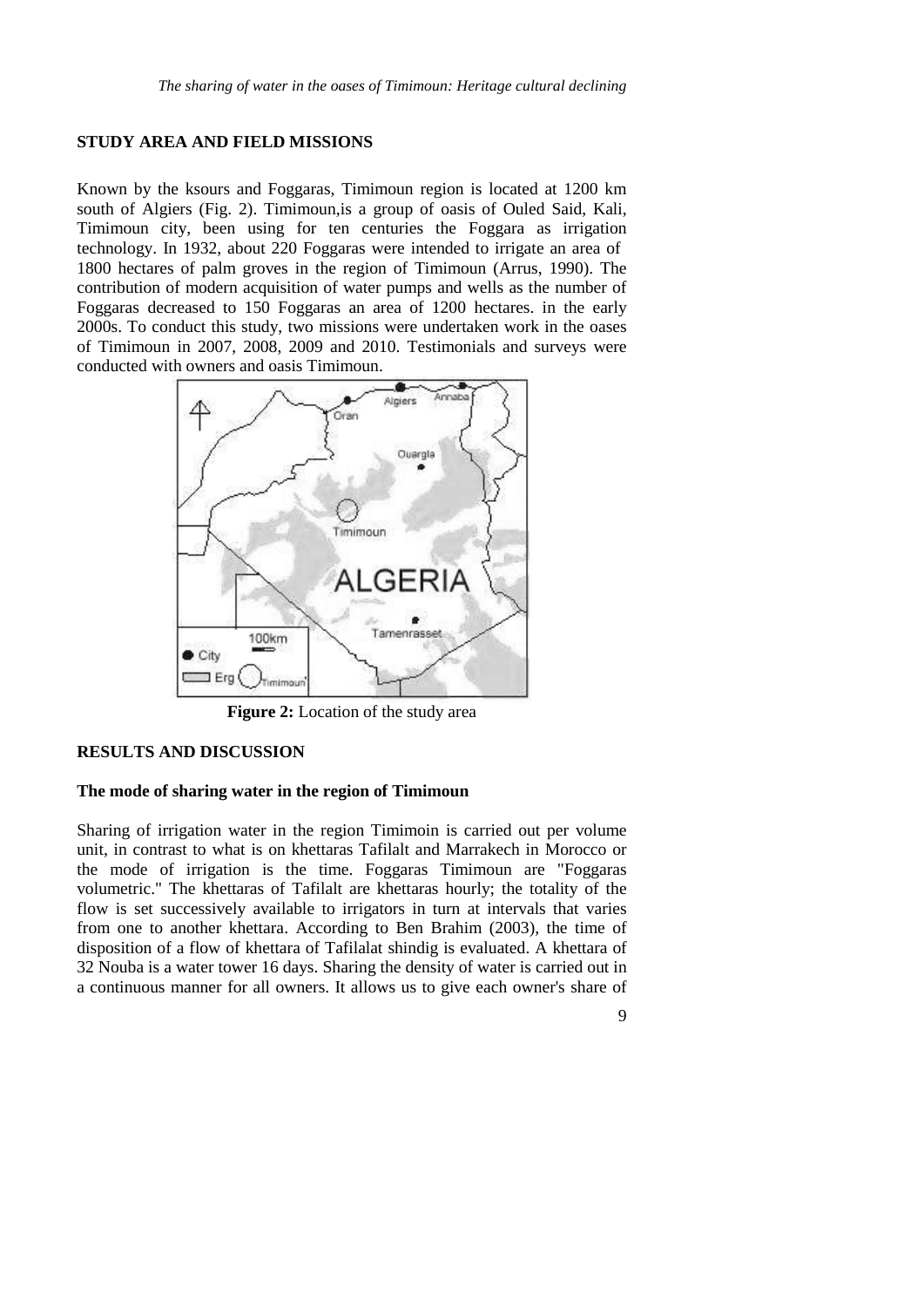water by giving the maximum independence from other owners. Unlike time sharing, the owners are dependent.

Each owner uses all of the water during its period khettara irrigation, while the others are pending. The share volumetric is very advantageous compared to the share hourly; it allows each user to simultaneously cultivate palm trees, grains and vegetables. Concerning the sharing hourly, the tour of a small portion of water returned after several days, in which case he can grow than cereals and not vegetables. In addition to the continuous flow across the network of seguias several kilometers, each garden has a Madjen which stores water from the user. These free surface flow triggers a continuous humidity producing a remarkably fresh throughout the palm grove. For example in the El Meghier Foggara, over 200 families lived in this Foggara. A palm grove with an area of several acres is irrigated daily. A quarter of its flow rate fueled to the communal swimming pool of Timimoun. Known for its large comb called kasria Lakbira (Greater Comb), the Foggara of El Meghier has 4 secondary kasrias, which through Madjras (channel of section larger than the seguia) serves 22 tertiary kasria. The last fueling 286 Madjens (water storage basins) through souaguis (plural which means seguia channel) (Fig. 3).



**Figure 3:** Schematic diagram of the Foggara El Meghier (Remini and Achour, 2008)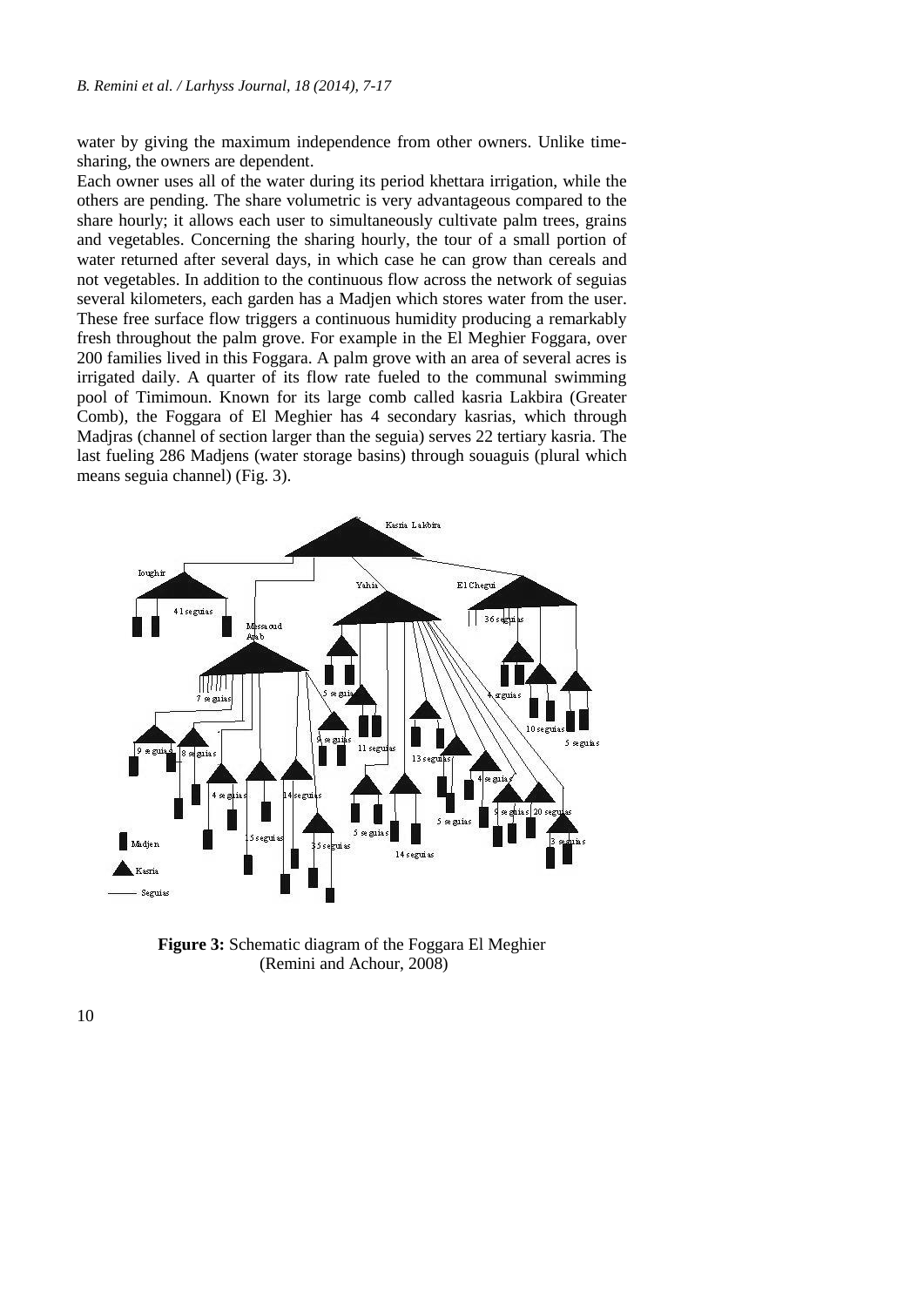#### **The distribution of water to a Foggara Timimoun**

Resulting from the the density of water sharing, the distribution of water among the owners is carried out just outside the gallery of the Foggara. The distribution network consists of elements; kasria (diverter); Seguia (channel), Madjen (storage basin) and Gamoun (Garden). The flow of water out of the Foggara until Gamoun (Garden) is carried out through seguias (channels) and Madjens as shown in the block diagram of a typical network of oases of Timimoun (Fig. 4).



**Figure 4:** General scheme of a distribution of water in an oasis of Timimoun

## *The kasria*

At the outlet of the Foggara, the water is divided by a comb called "kasria made of flat stone. The kasria presents a triangular basin to store water before being distributed among the owners. The latter is equipped with a surge that cushions and calm flow. The comb is provided with several openings of varying dimensions. For one Foggara, there are several types of Kasriates returned in the palm. Starting from the kasria Lakbira (main) and secondary to the multiple (smaller). The kasria Lakbira receives the entire flow of the Foggara (Fig. 5). The kasria Lakbira said the flow of Foggara in three, four and even five channels (seguias). From this triangular basin, the seguias will fan out in all directions to irrigate the plots. After these seguias, other secondary Kasriates distributes water and other seguias originate and end by Kasriates tertiary and so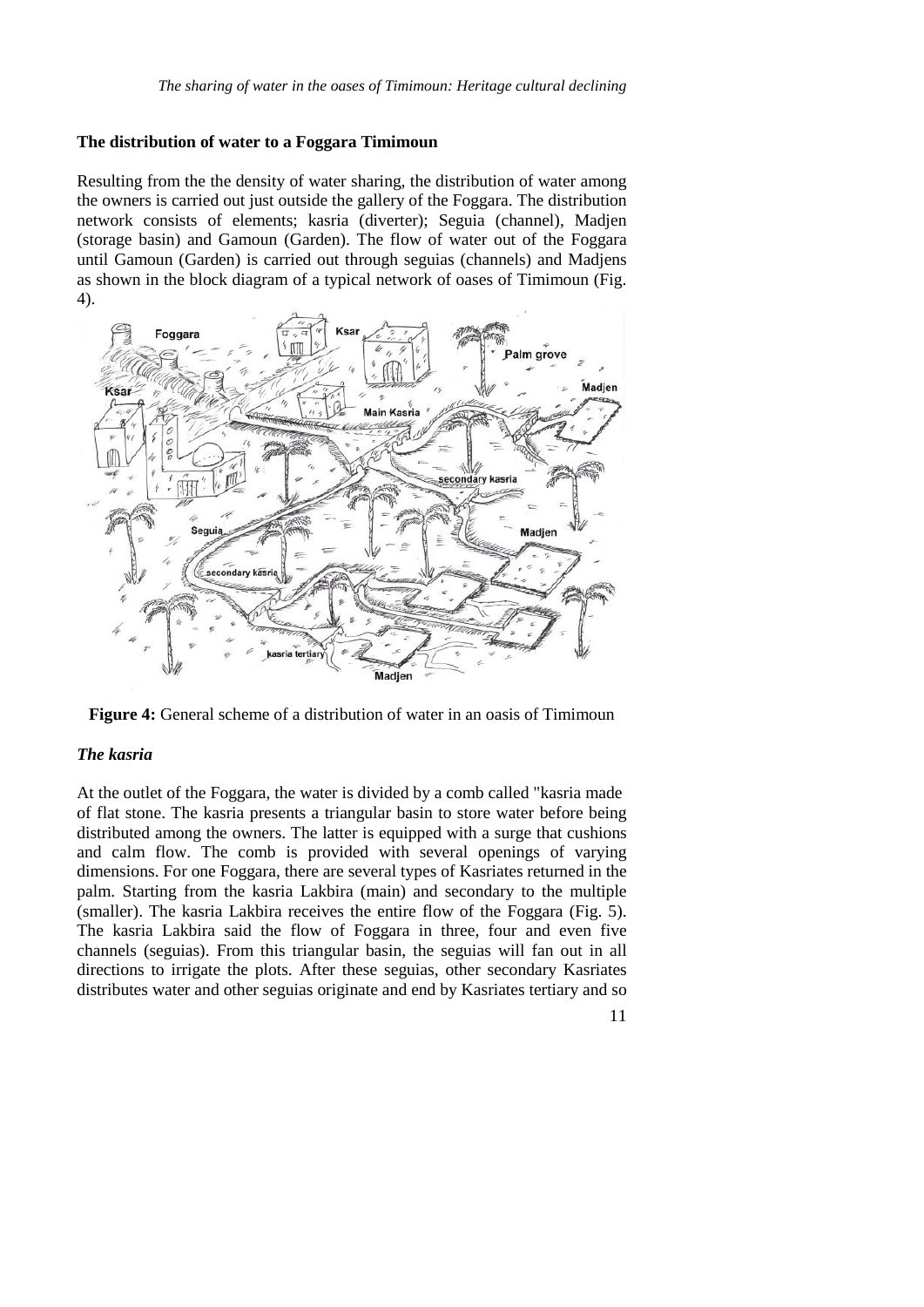#### *B. Remini et al. / Larhyss Journal, 18 (2014), 7-17*

on until Madjen. It is a triangular-shaped basin placed after kasria Lakbira and is characterized by a family division of each tribe or group involved in the implementation of the Foggara. These are small Kasriates (plural of kasria) located after the secondary kasria along the path of seguias which distributes water directly into Madjens.



**Figure 5:** The great kasria secondary Foggara El Meghier (Remini, 2007)

### *The Louh: the measuring instrument shares of water*

In the region of Timimoun, measurements of water share of the owners are using a traditional instrument of manufacturing local called the Louh. It consists of a copper plate of rectangular dimensions 57 cm  $\times$  18 cm (Fig. 6). The plate is pierced with holes of various sizes that embody the flow unit with these multiple and its sub-multiples. Three types of Louh exist in the oases of Timimoun: the great measures the kasria El Kabira, the average for the secondary and small kasria for multiple kasrias. The unit of measurement of Louh an oasis to another. In the oases of Timimoun center, we use the tmen approximately equal to 0.0416 l/s. In the oases of Ouled Said (Timimoun), unit of measure is the "habba" or "habba zrig" which is equal to one eighth (1/8). It corresponds to the average flow rate provided by an opening of 1 to 1.5 cm. The habba is equal to about 2.5 l/min.

The Louh of oases of Timimoun city is pierced by three parallel rows:

- The top row is perforated with holes 7 cm diameter flow equal to 1 tmen.
- The central row is apertured fraction "tmen": 1/2, 1/4, 1/3, 1/6, 1/8.

• The bottom row is perforated with multiple holes "tmen". It includes 03 holes of 3 cm in diameter each with a flow rate of 20 tmen, 03 holes 2.6 cm in diameter each with a flow rate of 15 tmen and 03 holes of 2.1 cm each with a throughput of 10 tmen.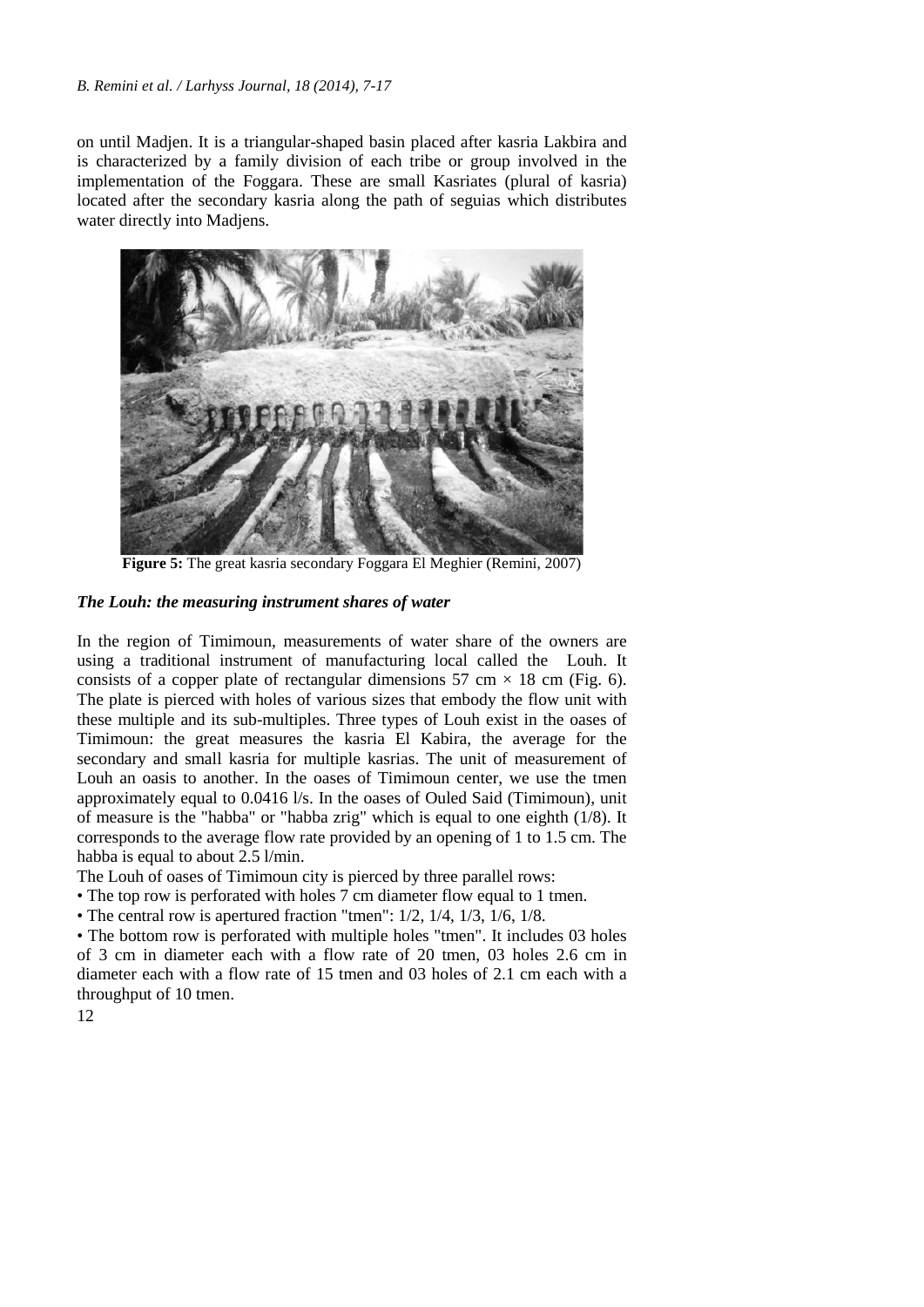

Figure 6: The "Louh" used in the Timimoun region

#### *The Kial El Ma: the main element in the operation of the watershed*

Four essential elements involved in an operation of water sharing of Foggara between the co-owners. The man who made the measurement and real flow measurements is the Kial El Ma (the meter), known by its honesty, reliability and expertise. It is unanimously nominated by the Committee of Wise persons (Djamaa). (Fig. 7). With over 200 Kial El Ma in the early 60's in the oases of Timimoun according to some owners of Foggaras, today there is only half of Kial El Ma. It is a cultural heritage which is endangered. It is a cultural heritage which is endangered. He is respected by everyone, his task is noble, it is the flow distribution of Foggaras following list that gives him the "Chahed" each measuring operation. In case there are repeated challenges to a measure, the presence of two "Kial El Ma" becomes indispensable, but this is rare.

The measurement technique makes way for the calculation technique; the "El Hassab" (calculator) determines the share of each co-owner. So three people needed to attend such an operation, it is "Kial El Ma" which has so far only spot, "El Hassab" which encharge accounting, and an operation that manipulates the clay needed for maintain the "Louh" perpendicular to the direction of flow and so to resist the forces of the current. It can also create temporary channels with clay which must link the openings of "kasria" (comb dispatcher) to "Louh." The two people "Kial El Ma" and "El Hassab" must be correct and fair intelligent. They are responsible for measuring and calculating the share of water from various Foggaras.

The owners of Foggaras remunerate the Kial El Ma once a year, it receives per year and each Madjen:

• Two Zguen of Tafsout (sorghum) (1 Zguen = 04 handles)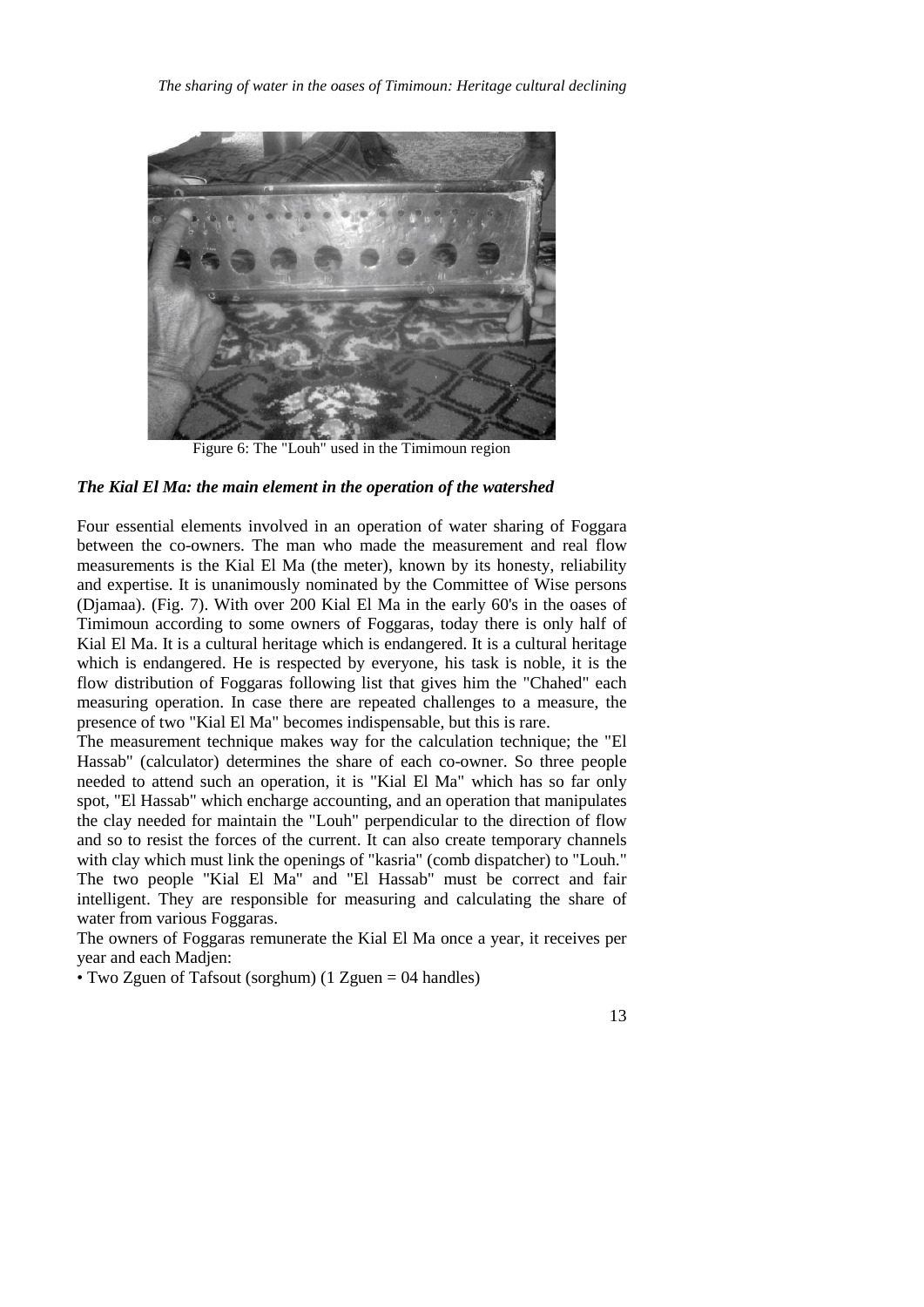- Two Zguen of corn.
- Two Gasaa of dates (1 Gasaa = 12 Zguen)

The Chahed receives for each measurement operation of money by the owner who did call. El Hassab is paid occasionally it receives for each measure of money. The casual laborer who helps Kial El Ma to manipulate clay needed for plugging holes, fixing the chegfa and realization of the channels, , is paid in cash. The Chahed, El Hassab and the worker are paid by the owner of the Foggara.



**Figure 7:** Kial El Ma, the only still existing in the oases of Kali

### *Conduct of an operation for sharing a water Foggara*

14 The time of measurement units of water or gauging a Foggara, everyone is aware, including djamaa. Evidently, the Kial El Ma will be there with his plate gauging. It is authorized anyone to measure the water downstream of a "kasria" had no co-owners. Flow measurements are made every time a Foggara is performed after the interview or just a Foggara. The actual flow of the new Foggara, or the new flow rate of the old Foggara after curage is measured using the Louh. The location of Louh out of the Foggara, or in an seguia (part of an owner) is made just outside the main kasria. After defining a corridor clay to measure how much water a seguia an owner, Kial El Ma proceeds to the fixation of his Louh by clay. Then, the Kial El Ma after a series of closures and openings of various holes "Louh" gets the stability of the water, that is to say a steady flow. From that moment on, the meter account only the number of ports open and gives directly the rate of flow of the Foggara. In Ouled Said Oasis for example, or the unit of measurement is "habba" or "habba zrig". So the flow is measured in a Foggara Zrig Habba. Before any distribution of flow, Kial El Ma must know the number of "Habba zrig" provided by the Foggara through the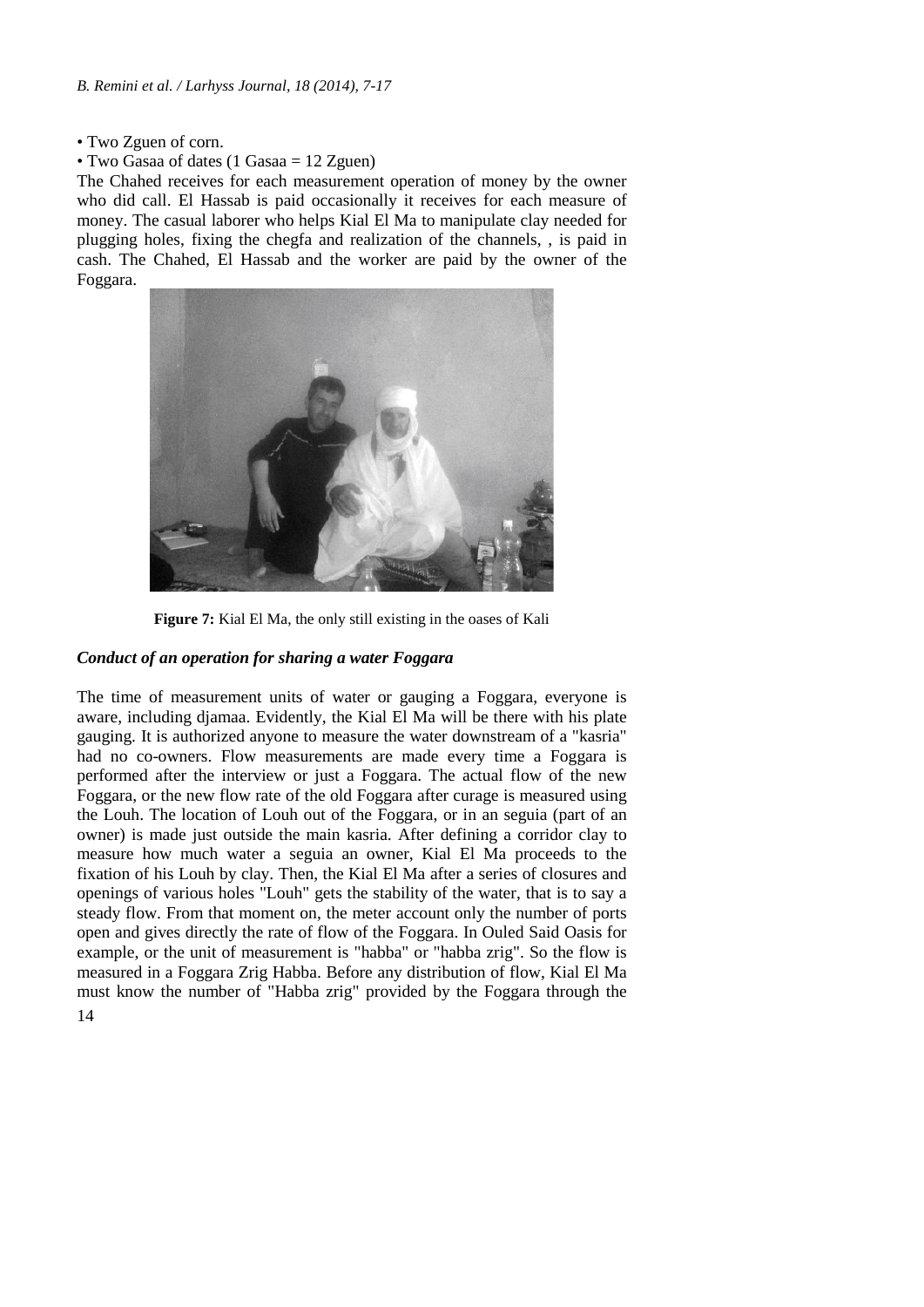measuring instrument (the Louh). The share of each owner is mentioned by El Hassab on a portion of clay. It should be noted that during the measurement operation, no person has the right to take water from the Foggara. For this, one or two guards lead surveillance throughout the operation of gauging. At the end of the operation, all values of flow rates of each new owneris named in a register called Zemmam is a confidential document to be kept at the Kial El Ma (Fig. 8). We summarize in figure 9 the steps of the procedure measures the flow of a Foggara and share owners.



**Figure 8:** The share of flows of each owner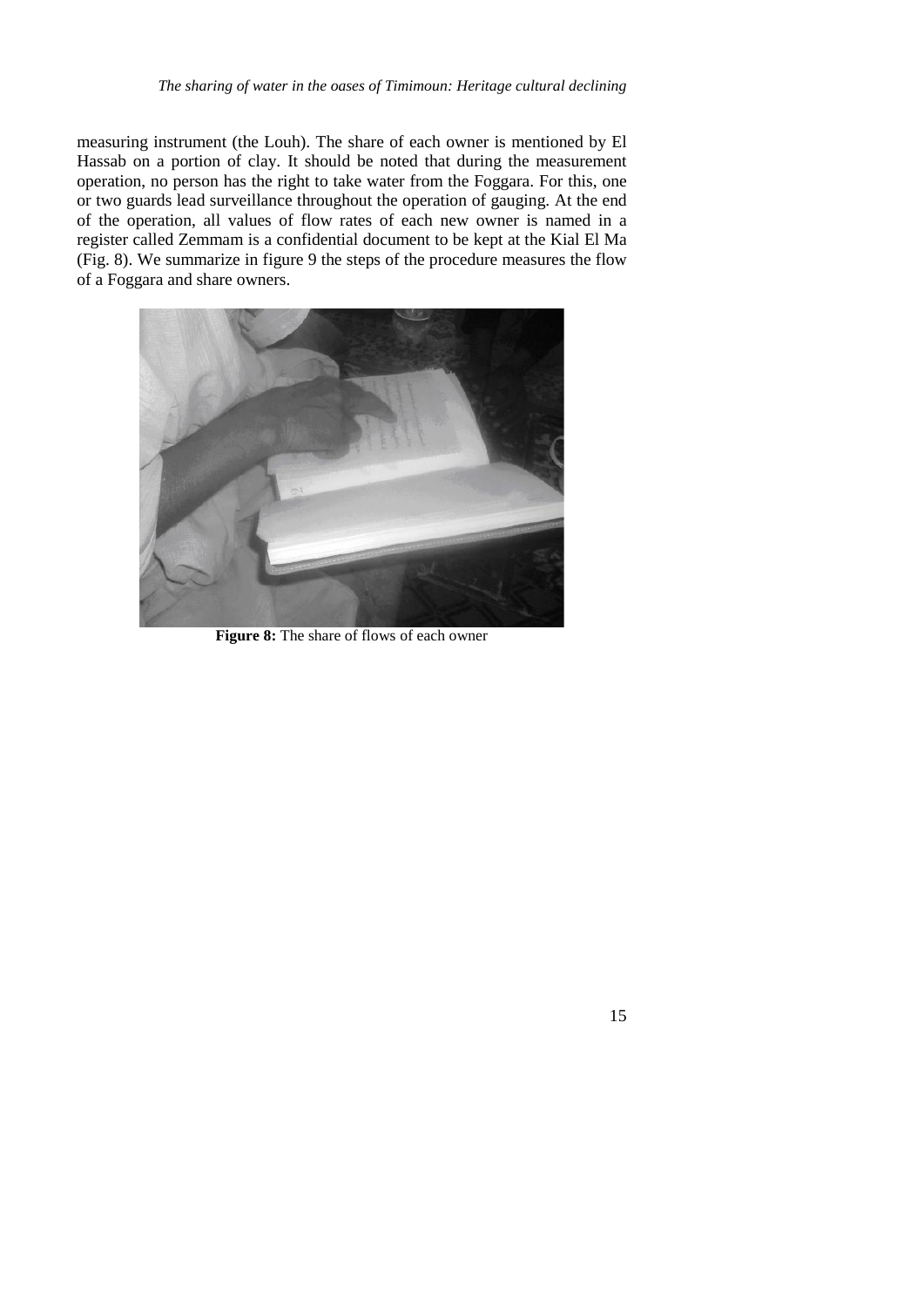

**Figure 9:** Steps in the course of the measurement units of water

## **CONCLUSION**

16 Everyone agrees to confirm the services rendered by the Foggara. For centuries, the groundwater reaches the surface without energy supply. She gave life to a whole arid region of low rainfall as Timimoun. The Foggara has become a way